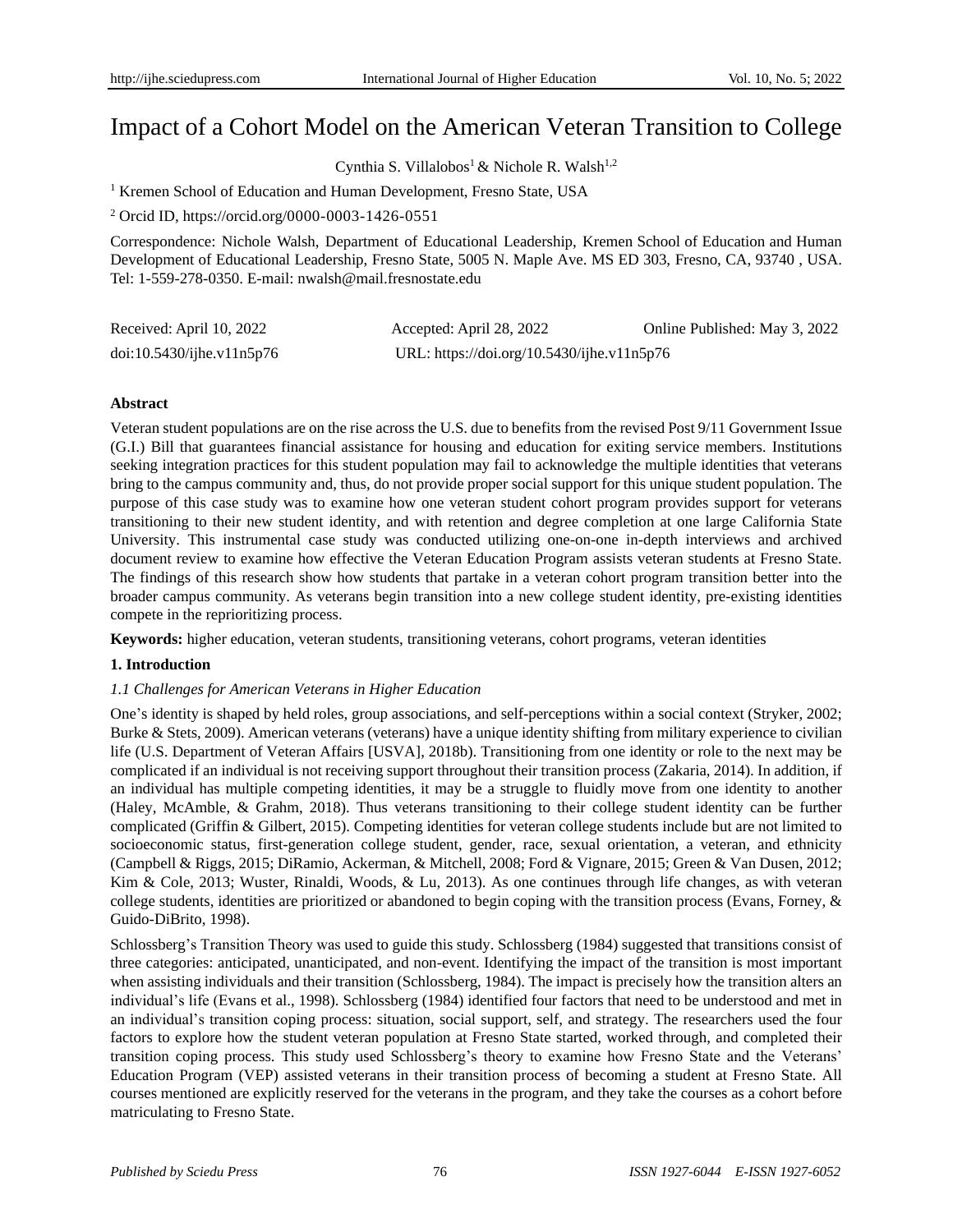Veterans experience barriers related to other competing non-traditional college-going identities, such as someone with disabilities, older aged, suffering from post-traumatic symptoms, and first-generation student (Campbell & Riggs, 2015; DiRamio et al., 2008; Ford & Vignare, 2015). Therefore, institutions need to assist the veteran population during their transition process to successfully move from their veteran to student identity (Green & Van Dusen, 2012). Beyond a sense of belonging, this involves helping veterans understand how their educational benefits work and what support they are receiving (Mentzer, Black, & Spohn, 2015).

Although the transitions may be difficult, creating a social support environment for veterans can help them better assimilate to their new student identity (Elliot, Gonzalez, & Lars, 2011; Mentzer et al., 2015). Student veterans tend to feel alienated from their campus when they do not receive social support from peers upon their exit from the military. According to Elliot et al. (2011), veterans who have social support communities outside of the classroom at institutions experienced lower rates of post-traumatic stress disorder (PTSD), leading to a better transition process for all student veterans. This type of social support is built by having veterans take a block of classes together and having courses taught by faculty trained to specifically teach student veterans (Elliot et al., 2011). The transition from military to higher education comes with obstacles such as adapting to their new identities and environments while completing their education, and most may also be working full-time to support their spouse and dependents (DiRamio et al., 2008). Without having a proper support system or community with peers alike, retention and degree completion for student veterans may be at risk (Mentzer et al., 2015). Therefore, universities should create a veteran, student-friendly campus with which this population can develop a sense of belonging and receive the support necessary for success (Green & Van Dusen, 2012).

### *1.2 Understanding Veteran Educational Benefits in the U.S. Context*

Since the beginning of America, benefits have been administered to military veterans. The first benefit provided was in 1636 to disabled veterans from the English North American colonies. Benefits included pensions and financial support to those disabled in the colonies' defense against Indians (VA History in Brief, 2005). However, these benefits were only available to those that served in the North American armed forces; confederate soldiers did not receive any federal veteran benefits until 1958, when congress pardoned them (VA History in Brief, 2005). The first version of educational benefits that veterans could receive was established with The Vocational Rehabilitation Act of 1918 (USVA, 2018b; VA History in Brief, 2005).

While many revisions have occurred since 1918, the final revision to the G.I. Bill comes from the Post 9/11 G.I. Bill in 2009, which ensured that all veterans had the opportunity to receive educational benefits that paid for tuition and fees, book and supply stipend, and provided a monthly housing allowance (USVA, 2018a). This benefit had a deadline of 15 years to use all elements of this G.I. Bill. In 2018, the Harry W. Colmery Veterans Educational Assistance Act (Forever G.I. Bill) was implemented, where it eliminated the 15-year time limit for veterans to use their educational benefits.

Each revision to the G.I. Bill does not ensure that an institution is responsible for veteran success once the transition to the new student identity commences. As each revision changes educational benefits to veteran students, confusion about how to use and what is included with benefits may arise. The financial assistance for veterans to begin their life as a civilian and a student creates a solid foundation, but institutions are not held accountable to ensure that veterans using their benefits are better transitioned to the campus community and graduate within their 36-month educational benefit time frame (Hill, Kurzweil, Pisacreta, & Schwartz, 2019; Jenner, 2017).

This qualitative case study aimed to explore how one university cohort program may impact a veteran's transition to a new identity as a student in higher education. A qualitative case study was chosen to make sense of how an institution provides a program or service to this student population as they begin their transition process to a successful outcome as a college graduate.

# *1.3 Expected Outcomes and Research Questions*

This instrumental case study research has the potential to benefit the student veteran population as the research findings reports how one program supports the intent of a successful transition process for veterans from higher education to graduation. If the data shows that student veterans have a more successful transition experience through this case example, institutions may begin to consider how elements of this case might best fit their student veteran population and university context. It is also understood, as a limitation of case study research, that findings are not generalizable beyond the context of the study (Creswell & Creswell, 2017). However, this study's implication can help other Institutions consider how a similar cohort system might work best for their campuses to increase support for veteran students.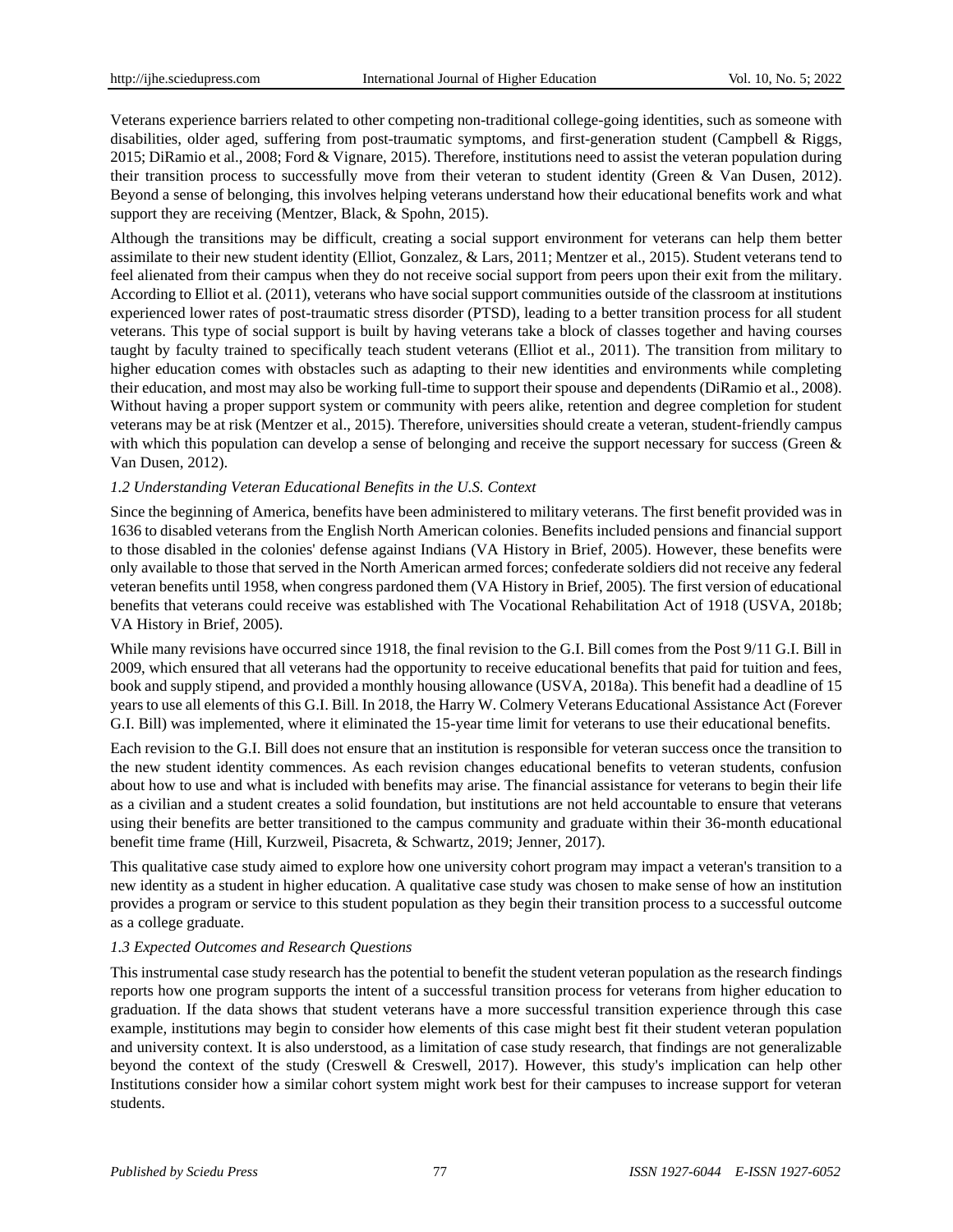A qualitative instrumental case study method was selected to examine the success of one veteran cohort program at California State University, Fresno (Fresno State) and uncover how the program assists veterans with their identity transition to and integration on campus. An instrumental case study focuses on a detailed study of one or more cases within a bounded system to understand a phenomenon (Creswell & Creswell, 2017; Lochmiller & Lester, 2017). The research used a case study to understand the individual parts and relationships around the program and how well the program sets up veteran students for success in college. It was expected that veterans who participated in the Fresno State cohort program perceived an easier transition to college and integration in the campus community with increased success versus those veteran students who did not participate in the program. As such, the following research questions guided this qualitative instrumental case study:

- 1. How does the Fresno State Veterans Cohort Program help veterans transition into their new identity as a student?
- 2. How does the Fresno State Veterans Cohort Program assist the veteran population regarding integration, retention, and degree completion?

# **2. Method**

The case study research took place at Fresno State, located in an urban area within the overall rural serving Central Valley of California. *Fresno State* is a public, four-year institution that serves over 25,000 students annually, with an annual average total number of 325 veteran students (Carnegie Classification, 2017; Fresno State News, 2019). In addition, Fresno State is designated a Minority Serving Institution (MSI), a Hispanic Serving Institution (HSI), as well as an Asian American- and Native American Pacific Islander-Serving Institution (AANAPISI; Carnegie Classification, 2017).

The four factors in the Schlossberg Transition Theory (1984) were used to examine how the veteran student population at Fresno State began and completed their transition coping process since enrolling. The research goal was to understand how the cohort program experience, designed to assist veterans during their transition process, supported student veterans compared to those student veterans not involved in the program. The interview questions focused on what type of support veteran students sought, what type of social support they are a part of, and how they felt as part of the campus community. The research was university-approved with minimal risk through the Committee on the Protection of Human Subjects process. All participants were over the age of 18, and the content of the study related solely to veteran student educational experiences with confidentiality maintained.

# *2.1 Fresno State Cohort Program Context – The Veterans Education Program*

The Veterans Education Program (VEP) was created in 2012 to provide opportunities and create access to resources at Fresno State. The VEP is housed within the Veterans Resource Center (VRC), which is designed to offer services and resources to veterans transitioning from the military to student life (Fresno State News, 2019). Veterans use the VRC to study or connect with similar peers on a campus that serves over 24,000 non-veteran students. Those using G.I. education benefits can get course advising and have their classes at the VRC. In addition, the office has a website for current or potential veterans to use as a guide on how to use their benefits, get military credit at Fresno State, and find essential forms all veterans need to be a student under the G.I. Bill.

The goal of VEP is to connect veterans to support organizations at Fresno State and in the Central Valley (Division of Continuing and Global Education [CGE], 2019). Additionally, the program aims to create a sense of belonging for veterans at Fresno State by providing a lounge and study area for current and past cohorts to meet up, study, and work as a volunteer in the office. Finally, VEP also works to build and maintain the academic skill sets required for veterans to succeed as a student and in their future careers (CGE, 2019).

# *2.2 Participant Characteristics*

There were six veteran student participants (3 Male, 3 Female) for this study: three veteran students who participated in the VEP cohort program at Fresno State and three who did not. Each participant was a veteran who served on active duty or was currently on reserves using the G.I. Bill for educational benefits. Additionally, each participating veteran had multiple identities that included being married, a parent, a part of other on-campus organizations, and a first-generation student. All participants were from different military branches, and all exited or were on the reserves at different ranks in their respective branches.

# *2.3 Sampling Procedures*

Participants were selected by purposeful snowball sampling (Lochmiller & Lester, 2017) by asking the VEP first to allow the researchers to connect to veterans who had graduated from the program for voluntary participation. The same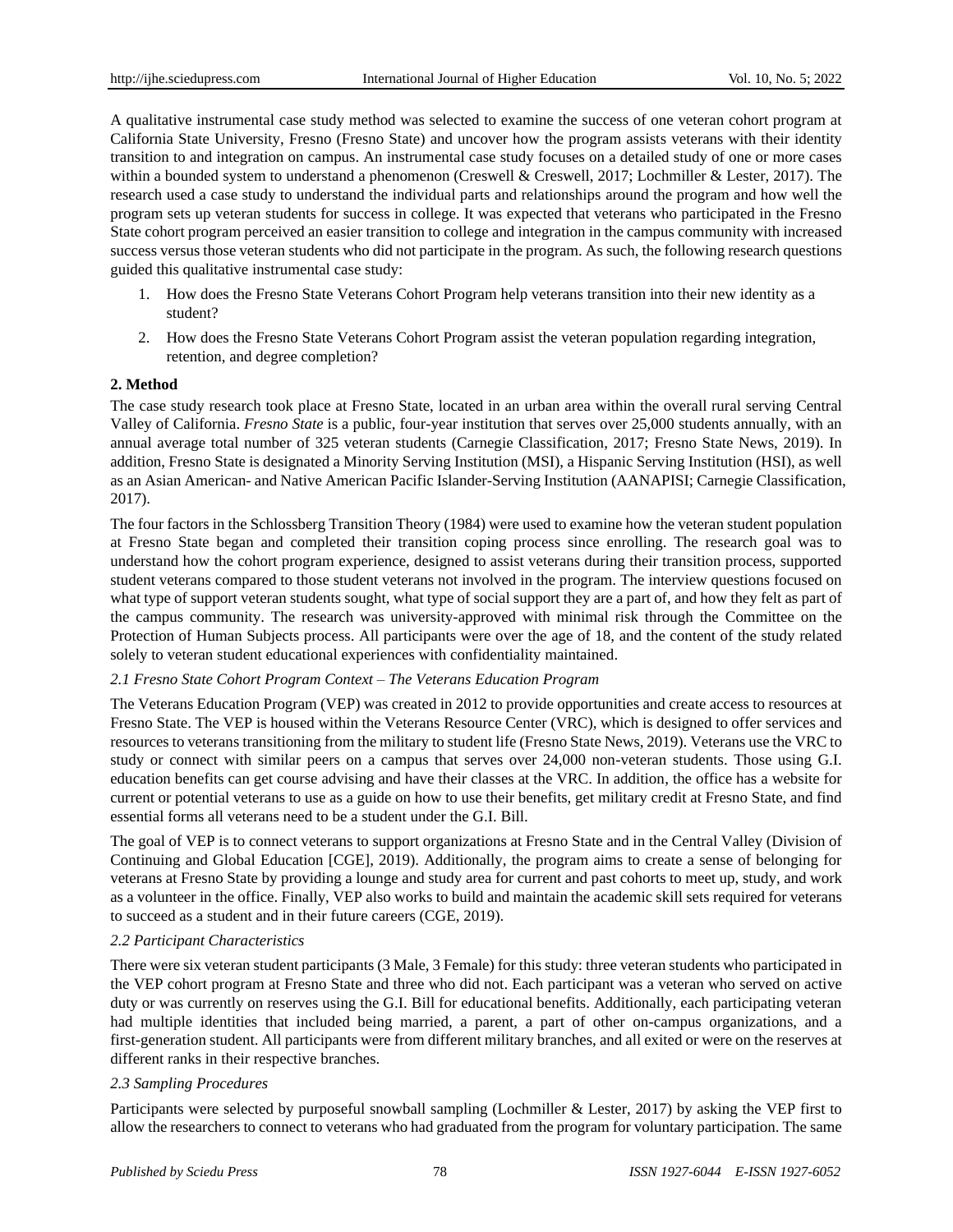was done through the Veterans Resource Center (VRC) at Fresno State. Furthermore, each interview participant was asked to provide other veteran student contacts with the researchers' contact information if interested in volunteering to be part of the study.

## 2.3.1 Demographic Survey

A demographic survey was used as an instrument in this research study to gain more insight and strengthen credibility. Surveys were filled out by the researcher before each interview with participants and identified: the branch of the military they served in, rank, race, age, gender, marital status, dependents, and campus involvement. Providing this information assisted the researchers in gaining knowledge on the competing identities veteran students hold as they begin their transition to higher education.

### *2.4 Interviews*

One-on-one semi-structured in-depth interviews in person and through Zoom were used to understand better veteran students' experiences and feelings about their transition process and if VEP is accomplishing the goal of easing that process (Lochmiller & Lester 2017). Each interview began with a brief overview of the research study and informed consent stated with participant volunteer signed agreement obtained before commencing. Participants interviewed through Zoom were provided the consent form digitally for virtual signatures.

The study utilized a semi-structured interview process with 8-10 guided topic questions and with additional time for follow-up questions when needed. A semi-structured interview approach allowed for a conversation feel with research participants, and the inclusion of two general questions prior to asking the guided research topic questions aided in building rapport and trust (Creswell & Creswell, 2017; Lochmiller & Lester, 2017).

The participants were asked research questions around three main topics:

- the transition to higher education experience;
- assistance in the transition to a new student identity; and,
- perceptions on how a program or service aided in persistence through college.

After each interview, all identifying factors (i.e., names, nicknames, and titles) were revised to participant labels to ensure confidentiality.

### 2.4.1 Interview Data Collection

All interviews were recorded digitally. Transcribe was used as the application in the transcription process for all recorded interview data. Transcripts and recordings were stored on university-supported, dually authenticated password-protected cloud storage through the duration of the study and deleted upon its conclusion.

Field notes were also taken throughout the interview for data collection to guide the transcript review (Creswell & Creswell, 2017). These field notes allowed for main ideas and themes to be written down in real-time, strengthening the analytic process.

### *2.6 Data Analyses*

Regarding the interview transcripts and collected demographic information, all identifiers were listed by the corresponding label (ex. Participant 1) along with interview dates, time, and interview length. The transcription was completed as a gist style, while memos were created throughout the process to keep ideas and comments intact while analyzing the data set (Lochmiller & Lester, 2017). Once categories were identified through the initial coding process, the findings were considered in relation to veteran students' feelings regarding the transition process with or without support from the VEP.

### 2.6.1 Validity and Reflexivity

To ensure the study analysis remained transparent, the researchers continuously reflected on their identities and biases regarding this study and the student population (Lochmiller &Lester, 2017). Both researchers had many connections to the institution the case study took place. The student researcher was an alumnus of Fresno State, enrolled as a graduate student at the institution during the study, and has a parent who worked at the institution for more than 25 years. The student researcher also has Marine Corps Veteran partner using the educational benefits of the G.I. Bill at the time of the study. The faculty researcher, an alumnus of Fresno State, was also employed with the university for less than ten years at the time of the study. She follows a student-centered approach to teaching and learning and remains an advocate for student support and services. Her grandfather was a Marine veteran, and her other extended family had served in the Navy, Army, and National Guard.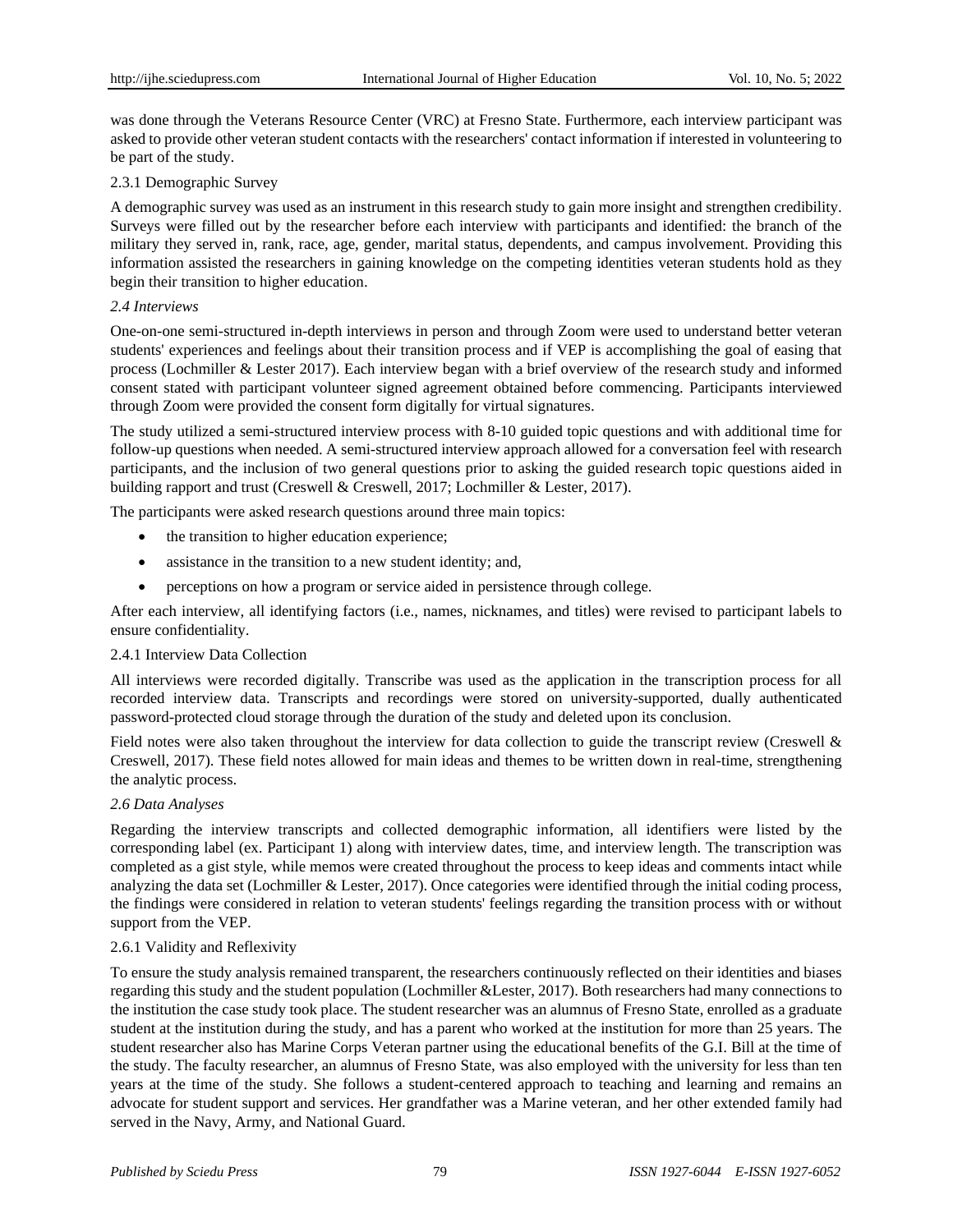Fresno State was purposefully selected due to the VEP and how it was being used to aid veterans' transition into higher education. At the time of this study, Fresno State was the only large public university in the Western U.S. with a program created specifically to serve this minority population. The researchers acknowledge that these identities may create subconscious assumptions, and to establish credibility by mitigating cognitive drift and bias (Creswell & Creswell, 2017), colleagues and mentors were invited to read and give feedback on the research and writing.

# **3. Results**

Using the Schlossberg Transition Theory (1984), this qualitative study focused on the veteran student transition into higher education, specifically, the veteran transition at Fresno State and whether they were a part of an educational program supporting the veteran transition into a new student identity. Each participating veteran (N=6; 3 Male, 3 Female) had multiple identities: single, married, parent, part of other on-campus organizations, and first-generation student. In addition, all participants were from different military branches, and all exited or were on the reserves at different ranks in their respective branches. After conducting in-depth interviews with six veterans, three non-VEP, and three participating in VEP, themes emerged from each respective group and across both groups' experiences.

# *3.1 Non-VEP Student Demographics and Themes*

Three non-VEP veteran students participated in the interviews, one male and two females. Participant 1, a current student, identified as a non-married male who served in the Army. He was over the age of 25 with no children and had been involved in multiple student career-focused organizations on campus. Participant 2, a current student, identified as a married female who served in the Marine Corps. She was over the age of 25, a mother of one, and was only involved in the Student Veteran Organization (SVO) at Fresno State. Participant 3, a current student, identified as a non-married female on the reserves in the Army National Guard. She was over the age of 19 and not involved in any student campus organization. The following are emergent themes from this group of veteran student responses.

# 3.1.1 Challenging Process to Become a College Student

Two of the three non-VEP participants stated that their process of becoming a student was challenging. Participant 1, a male veteran student, mentioned how he did not understand how the enrollment process worked and "never bothered to learn while serving" because they thought they were "just going to go into the military and retire in it and not have to ever go to college." Participant 2, a female veteran student, expressed how "it was scary to think about enrolling in college" because they were "going to be in classes with others a lot younger...I felt far behind and I was only 23." On the other hand, Participant 3, a female, drew upon her previous high school experience, which eased the college transition. She noted that because she was in "dual enrollment while in high school with a community college," she could "handle the workload and environment that comes with higher education" and understood what was expected at that level of education.

# 3.1.2 Difficult Enrollment Processes, Policies, and Procedures

All three non-VEP participants discussed how it was difficult and confusing to enroll or pause their admissions in college due to the lack of knowledge regarding the respective process. For example, there are currently two GI Bill educational benefits that veteran students may be using as they begin their educational journey, and both provide financial assistance differently. Furthermore, the additional layer of university policy and procedures only added to the frustration. For example, Participant 3 noted, "the most difficult part for me was when I had to pause my schooling for training or had to leave on an assignment." She explained that the institution did not believe she had "training or special orders to leave mid-semester due to being in the reserves" and that it took her "quite a while to get clearance to leave for a period of time." Participant 3 also discussed how she wanted to make sure that she could pick up her coursework once she returned without any enrollment issues. The policies and procedures were an added difficulty to maneuver while also preparing to leave for her military reserve training and assignments.

Despite the complicated processes and policy navigation, Participants 1 and 2 mentioned that due to helpful staff and administrators at Fresno State and local community colleges, both experienced a better enrollment process. For example, Participant 2 shared, "I started at City College, and that was simpler. They were very helpful and were willing to help me online or over the phone, which was incredibly helpful considering I was in [another state across the country] at the time."

3.1.3 Need for Mental and Social Support During Transition to Higher Education

One female and one male participant discussed how their transition period of becoming a student was "tough" and "anxiety-filled." Participant 1 expressed that "even though I was done with the military, the military was not done with me." Both said they experienced depression when their transition began because they "felt detached" or "unable to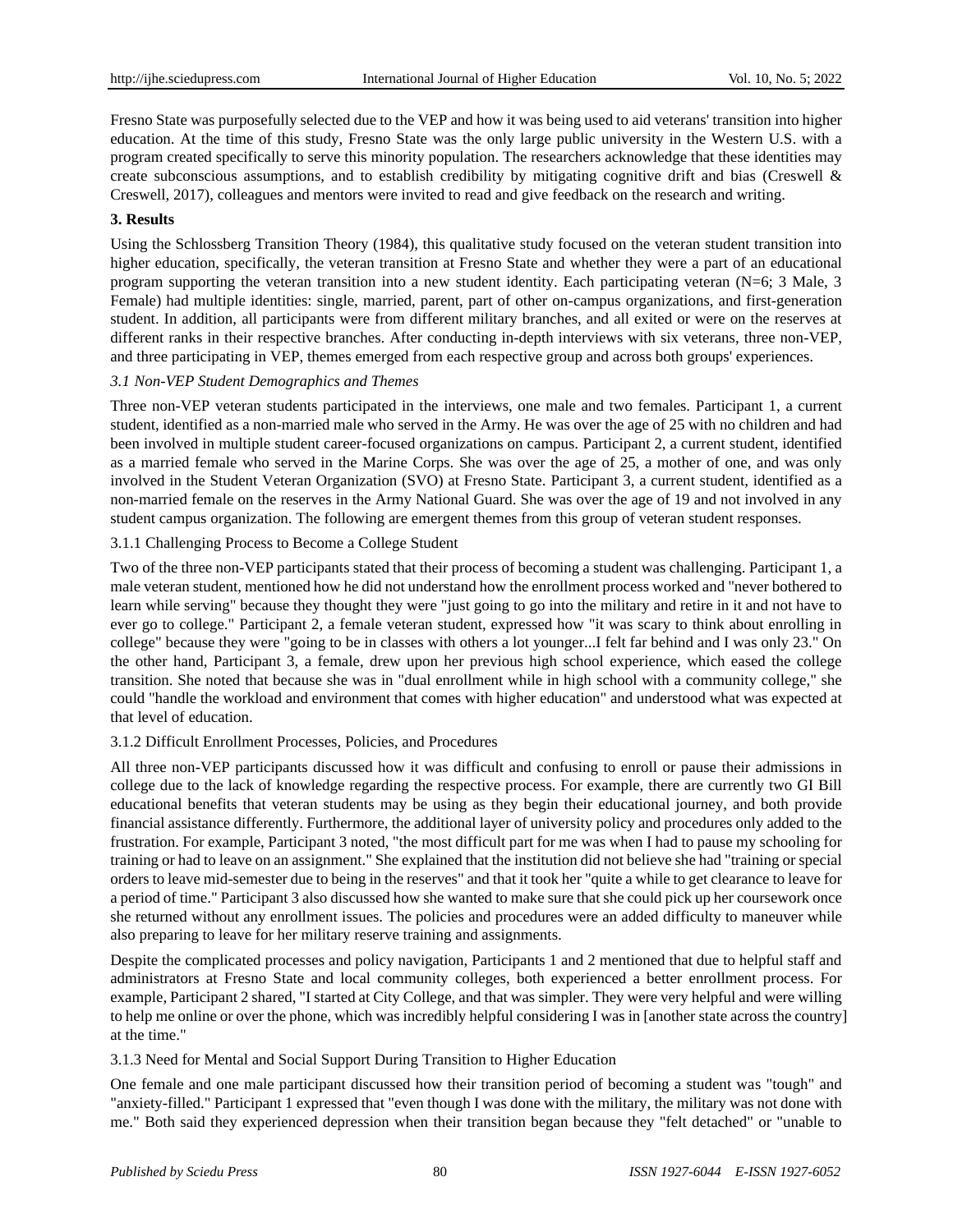bond and connect with their classmates" due to their age and maturity differences. Even though the participants were back home, they found it difficult to relax and felt out of place when they moved back home because they were also mourning the military family they had left. Participant 2 noted, "It wasn't that I didn't know how to do any class assignments, but it was more about connecting to the classroom and connecting myself to the community."

An effective way both participants said they sought support while enrolled at Fresno State was to find other veterans. Participant 2 stated, "I went to the VRC and that was helpful because it brought back the community, and that's a big part of being to the military." Creating a social support environment for veterans can help them better assimilate or transition to their new student identity (Elliot et al., 2011). Providing a space for veterans to create and connect with other veterans is helpful to this student population because it gives them a place to interact with peers alike and have a community they may not have had without it. Due to these participants not being a part of a program like VEP designed to build a community in itself, they used the space provided at Fresno State to create one on their own and receive the moral and social support they were seeking during their transition process.

### *3.2 VEP Student Demographics and Themes*

Those interviewed as VEP participants consisted of three veterans, two males who graduated from the program and one female currently in the program. Participant 4, who graduated from VEP, was a married father over the age of 35 that was a part of the Coast Guard. He was currently involved in multiple on-campus organizations, both affiliated and not affiliated with veteran issues or topics. Participant 5, who graduated from VEP, was a single male over 25, without children, and had served in the Army. Participant 6, a current VEP student, was a single female without children and over 20 who had served in the Navy. The following are emergent themes from this group of veteran student responses.

### 3.2.1 Creating a Community Before Matriculating

Two participants expressed that VEP was a big part of their success as Fresno State students. Taking introduction courses with other veterans who may be their age or have similar military experiences built a space for veterans to relate to each other as they learned in the higher education setting. "...[being with] other veterans that are currently going through the same thing. We're both learning but we're also assisting each other and navigating academically." The interviews uncovered that the program provides a time, location, and space for veterans to build or find the same camaraderie that they experienced in the military, which ultimately became great assistance in the transition process for these participants in VEP. Participant 6 said that at community college (before VEP), they were the oldest person in the classroom.

Once they joined VEP, they had "peers that were the same maturity level or age and were able to connect to the classroom and classmates better" because they were with other veterans. Participant 4 mentioned how administrators connected to the VEP community are also very helpful in their transition at Fresno State. "I was having a hard time, and they walked me over [to the Student Health and Counseling Center] to receive counseling and [the administrator] found a way to pay for [the counseling] 'cause we weren't particularly students yet." As told by Participant 5, those who work with the veteran students in VEP always found a way to help these veterans receive the assistance they need before becoming official Fresno State students, no matter the cost.

### 3.2.2 Barriers When Not a Fresno State Student

Veterans who are a part of VEP are not considered Fresno State students. VEP participants are given temporary student identification numbers and identification cards but cannot access the same resources others on campus have. One administrator had to find a way to pay for a VEP participant to receive counseling from the Student Health and Counseling Center, which is otherwise free for all full or part-time Fresno State students. Participant 6 expressed how disappointed she was with one student affairs department on campus.

I did seek [help from] the career counselors in the [redacted] Center, and they told me because I wasn't an official student, that they couldn't help me. [They] just sent me to the Veteran Resource Center, who told me to go to [redacted] Center in the first place.

Though VEP students receive their foundational courses at no cost, Fresno State programs and services are outside the scope of this pre-enrollment identification; thus, these participants lacked a sense of belonging to the larger campus community in their early transitional stages. After these experiences, Participant 5 noted, "A lot of us [currently] in the program really don't know if we want to stay and transition into Fresno State or just work."

### *3.3 Combined Themes*

Though both groups of veteran students have different transition experiences at Fresno State, they shared common experiences as veterans on campus. From facing challenges with faculty on campus to finding the social support they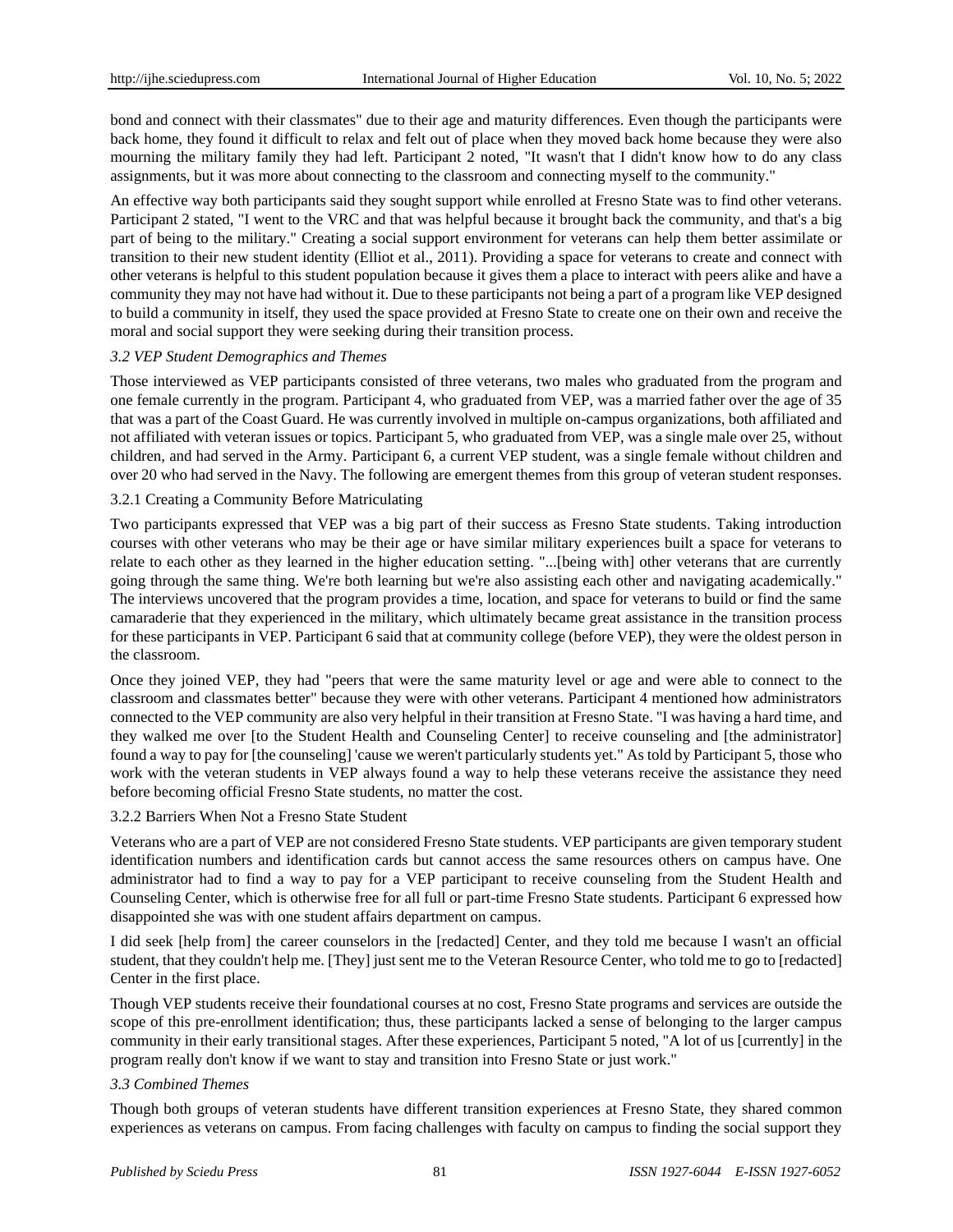sought in their transition from the VRC, the following themes emerged regardless of their affiliation to VEP.

3.3.1 Better Training for Faculty, Staff, and Administrators

Each participant expressed how the staff, faculty, and administrators on campus lacked the proper training and knowledge for working with veterans and veteran students. Veteran knowledge includes understanding specific topics or issues that trigger traumatic responses for this student population or allowing test or class accommodations to veterans who may have physical or mental disabilities due to their military service. By way of example, Participant 5 said,

One thing I noticed about Fresno State is that they have rape prevention trainings and suicide prevention stuff, that I am appreciative of, but don't have training towards veterans like helping veterans. There isn't anything like being cautious [of certain topics], to be cautious of talking about suicide within the classes, that is something that can trigger a veteran.

The Veteran Resource Center does provide training for staff, faculty, and administrators, but Participant 4 mentioned that the training has low campus community attendance. Veteran students are asked to be part of a panel to discuss their own experiences on what it is like to be a veteran on campus and what they need to succeed. Participants mentioned that they want to feel comfortable in class and not have professors assume they are not paying attention due to having to step outside because of sensitive topics or reset their focus.

Another area that may be overlooked is counseling services. These staff should be trained to work with the types of issues and topics that veterans have. Participant 1 said,

I saw the [Veterans Affairs (VA)] Hospital as a support, but I felt like I didn't get exactly what I wanted from the VA to help me to transition into college. Then I went to the [university] health center… and I felt like they weren't really equipped and prepared to help veterans.

This participant expressed that the VA Hospital had counselors and therapists that focused on suicidal prevention and how to deal with civilian life rather than how to become a student. He mentioned how he was seeking a type of counselor to help him get through the transition of becoming a college student because they never thought they would be in the position of starting classes at a university.

Lastly, participants also noted that faculty and staff needed a better understanding of the veteran assets to the traditional classroom, mainly because they tend to be older and have many more life experiences than the typical 18- or 19-year-old college student. Participant 2 described,

I felt like every professor that taught in the day or during work hours are used to having students that are 18 or 19 years of age and haven't been out of home, just out of high school. It really made me feel like they were diminishing my adultness.

This participant expressed that she worked a job with flexible hours and, in turn, was able to take courses that were during the typical work hours when the traditional student population was also taking those courses. However, when in those classes, she wanted her professors to acknowledge and accept that there were older students in the class, who may also be parents, married, veterans, and have families with both international and demanding life experiences from their military backgrounds.

# 3.3.2 Veterans are Used to a Structure

Most participants in this study said they did not have trouble transitioning to becoming a student; instead, the transition to becoming a civilian was foundational to obstacles they may have faced transitioning to school. Each participant mentioned how the structure they learned and lived with from being in the military was an asset for navigating college courses, assignments, and any other responsibilities they held while at Fresno State. Being given multiple tasks or assignments at a time and doing them by the respective due dates is a structure that these students are already familiar with as a function demanded of them while in the military (Naphan & Elliot, 2015). Participant 5 noted,

Once you start keeping yourself preoccupied and busy, and that's what school is, it was very easy for me because I am able to adapt to the environment of needing to understand and pay attention and concentrate.

This participant expressed how he gained all the necessary skills to succeed as a student at Fresno State from being in the military.

Participant 2 said, "[any obstacles] were personal obstacles, like being detached. I didn't know who to talk to or did I want to talk to anyone. My biggest obstacle was getting used to people." This participant discussed how the course work and course load was manageable, and any issues that had to do with their transition process at Fresno State had to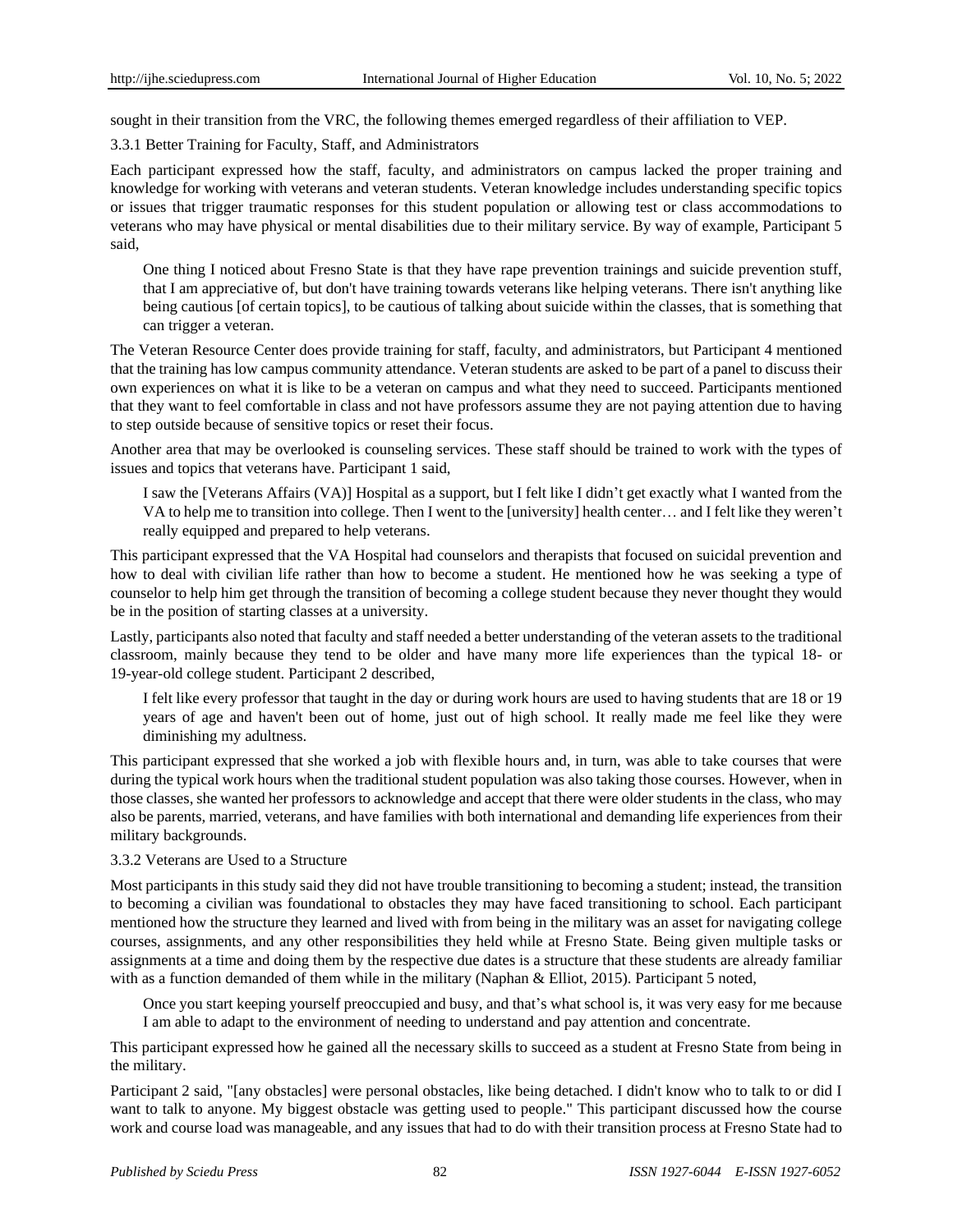do with not wanting to engage with the campus community. They could balance the multiple identities of being a student, parent, spouse, and all of the tasks that came from those identities. Having learned a life structure from the military experience was central to each participant's ability to successfully navigate the responsibilities required of them in their new identity as college students.

3.3.3 Finding Support from Veteran Services

The most significant theme discussed across all participants was how much veteran-focused programs and services, VEP and otherwise, helped them during their transition and time at Fresno State. Participant 2 said,

giving vets a space is needed. We are all looking for a community, so offering us a space to be at home is very inviting on campus. It makes me feel like Fresno State cares...the VRC is a great community where the coordinators try to meet and get to know every vet that comes in. They treat them like family.

Participant 5 noted, "I went to the VRC and that was helpful because it brought back the community, and that's a big part of being to the military." Participants discussed how they kept pursuing their educational goals due to the VRC and VEP being critical supports during stressful times transitioning back to civilian life while attending Fresno State and finding the support they needed to continue with courses was vital. Participant 6 said, "the VRC invites VEP students to do a lot of programs, I always get invited to a women's luncheon and other ceremonies or gatherings." Participant 2 shared that,

The bridge the VRC built with VEP, and those students in the program is great because it creates connections with potential Fresno State students that may not feel like they have a space within the larger campus community.

The interviews uncovered that the VRC continuously provides support, guidance, and assistance for all veterans on campus, regardless of their student status.

I definitely feel a part of a community on campus, the veteran community. I know all those guys and girls in the veteran's office. We all know [a specific VRC Coordinator] really well and they all are helpful and are willing to lend a hand at any time you need it.

Providing a space to find and build a community on campus can help maintain and improve this student population's retention and graduation rates.

### **4. Discussion**

All participants expressed how and what contributed to obstacles during the civilian and student transition to Fresno State. Additionally, the veteran students' assets are attributed to their military experience. Whether it was the policies and procedures that were put in place by the institution or how the campus differentiates who receives assistance from services, the findings from this study showed that veteran students who participated in a cohort program specifically designed to matriculate them into the larger campus community, had a more supported experience than those who did not. Furthermore, all came with the challenge of civilian transition, yet they discovered they possessed student-ready skills from military structures that greatly aided the college experience. The following is a discussion of how the research questions were answered for this study.

### *4.1 RQ1 - How does VEP at Fresno State Help Veterans Transition into Their New Identity as a Student?*

Students who participated in VEP showed that because of the cohort program, they were able to gain the social and mental support they were seeking at an earlier stage in their transition process compared to the non-VEP students' experiences. Creating a socially supportive environment for veterans can help them better assimilate into their new student identity (Elliot et al., 2011). Those in VEP expressed that they felt a sense of belonging with other veterans in the classroom because everyone had the same life experiences and was roughly around the same age group. The program also assisted veteran students with four general education courses that would later help them enroll in Fresno State while also providing a transition course that is typically recommended for the traditional first-year student but tailored to the veteran population. Participants expressed that they were set up for success at Fresno State because VEP provided a time and location to meet with other veterans, which aided in mitigating barriers before joining the larger campus community.

In contrast to the non-VEP students, those who participated in VEP seemed to have minimal issues enrolling in Fresno State and gave much praise to every professional working with VEP. In addition, the VEP associated faculty, staff, and administrators cared for the veteran students long before official Fresno State enrollment. Lastly, veterans are dealing with their transition process from one identity to the next, and they may be struggling with trying to understand what their G.I. Bill educational benefits entail (Bennett, 2014). In contrast to the comments regarding the VEP student experience, non-VEP students struggled with understanding policy and processes related to benefits for education and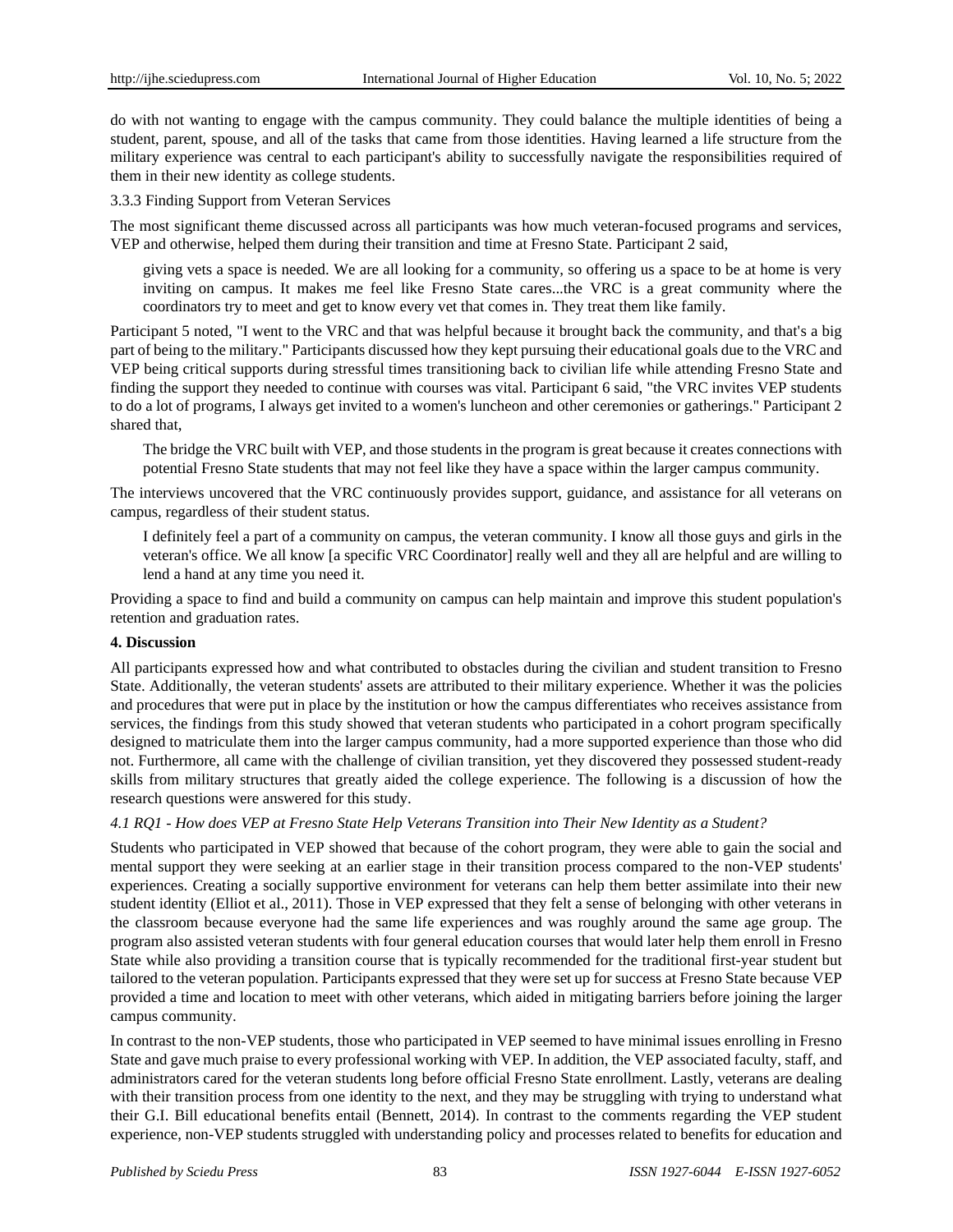other available support. Results suggest that the VEP mitigated barriers related to G.I. benefits through the cohort network and resources geared towards the American veteran needs, including educational policy and procedure.

# *4.2 RQ2 – How can a Fresno State Veterans Cohort Program Assist the Veteran Population Regarding Integration, Retention, and Degree Completion?*

Despite the pathway to college enrollment, this study highlighted that veterans seek out other veterans for a sense of belonging and support. Creating a cohort, such as VEP, can accelerate this community-building process for new veteran students providing them a network in a smaller environment to facilitate the transition process before joining the larger campus community. Additionally, supporting and accommodating the veteran population early on in their student experience through a collaborative familial style, such as a cohort, can provide the social, strategy, self, and situational support to positively impact their integration, retention, and, ultimately, their degree completion (Cambric-Gumbs, 2018). Furthermore, as this study suggests, a cohort can provide an immediate connection to those who have similar military life experiences – much like the military family left behind – which was an asset brought up by each participant that mitigated transitional challenges.

### *4.3 Recommendations to the Field*

Support for veteran students at Fresno State progresses as more students move through the VEP program or VRC office. While individual support for veterans may vary, providing a space for veterans to seek assistance and services was helpful throughout the veterans' time at Fresno State, even beyond the initial transition period. Beyond the support, however, creating a professional development seminar for faculty, staff, and administrators regarding the veteran student experience and standard accommodations can prepare the larger campus community for working more effectively with this student population. Though the resources created explicitly served the transitioning veteran student community, once the veteran students shifted into the general population, they found support and understanding for their conditions and experiences lacking, which created barriers to success. The barrier was most challenging for veteran students when interacting with student enrollment offices and staff regarding benefits and policies related to veteran student status.

### 4.3.1 Accommodating the Veteran Enrollment Process

Institutions need to be more open to the unique challenges of veteran students, particularly within student enrollment. These offices need to consider how to support the enrollment process in non-traditional ways, such as in virtual spaces like Zoom, to accommodate veterans transitioning from international spaces. Also, developing a more straightforward enrollment process along with a deep knowledge of the G.I. Bill policies and procedures will significantly assist the veteran population seeking to attend the institution while also navigating the challenges that inherently arise from the parallel civilian transition process (Bennett, 2014; Elliot et al., 2011).

### 4.3.2 Understanding and Supporting the Veteran Student Experiences

Veteran students are aware that typical first-year classmates will not understand the veteran experience; thus, having staff, faculty, and administration know what this student population needs and how to accommodate it would mitigate potential barriers to success. For veteran students, higher education faculty and student affairs professionals need training on the veteran student experiences, potential challenges for this population, and G.I. Bill policies for ease of enrollment. Providing this type of professional development can bring the campus faculty, staff, and administrators alongside the veteran community and provide a space for them to feel that the institution and the staff care about them both as students and individuals who served the country. Furthermore, this deep knowledge can create smoother processes when coursework must be halted for official orders or military training is suddenly required of the veteran students as part of their civilian transition or the military reserves.

### *4.4 Further Research*

Despite the growing research on the veteran student population, there is more than can be understood. This study highlighted the experiences of veteran students within and outside of one specific program at Fresno State designed to matriculate veterans into the larger campus who did not initially qualify to attend the institutions. Future research should explore how a major-focused program focused on veterans can also assist veteran student persistence. Additionally, future research should seek to understand the best supports for the transition to higher education, specifically for female veterans and veterans with disabilities. Understanding the many aspects of the veteran student transition, persistence, and experiences in the higher education setting can not only help others understand what this specific population needs for eventual success with a college degree.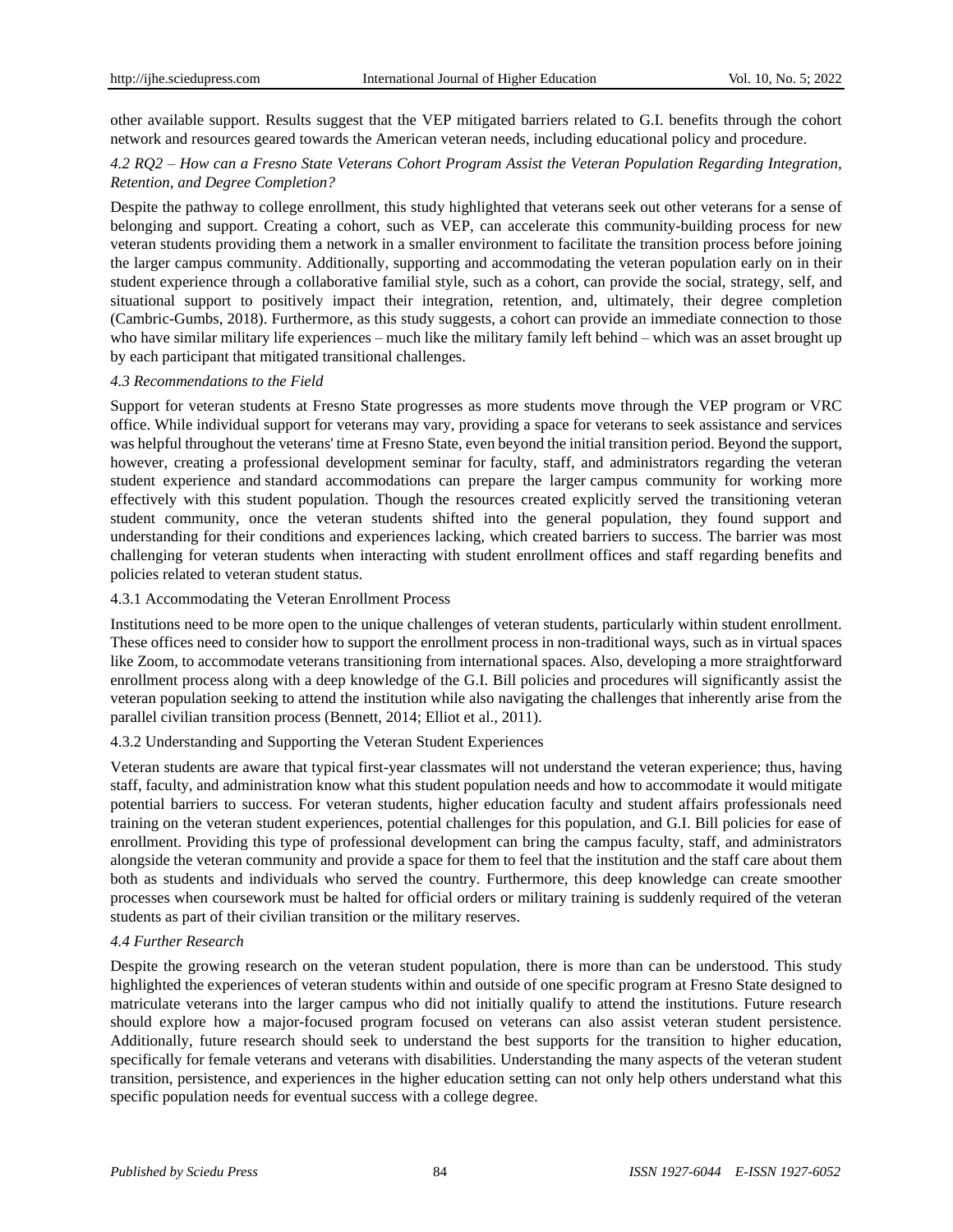### **Acknowledgements**

Cynthia Villalobos would like to acknowledge her family for their support during the study. Specifically, her mom and dad for their sacrifices to support her work, her brother Frank for his encouragement, and her siblings, Clarissa, Cassandra, and Randy Jr., who all rest in peace, cherished by many, and will never be forgotten.

The authors would also like to acknowledge the Fresno State Higher Education Administration & Leadership (HEAL) HEAL program faculty and cohort for supporting the review of this work.

### **References**

- Bennett, D. (2014). *Serving wounded warriors in the classroom* (Order No. 3608814) [Doctoral Dissertation, Walden University]. ProQuest Dissertations Publishing. Retrieved from [https://csu-fresnostate.primo.exlibrisgroup.com/permalink/01CALS\\_UFR/3koikd/cdi\\_proquest\\_journals\\_14967](https://csu-fresnostate.primo.exlibrisgroup.com/permalink/01CALS_UFR/3koikd/cdi_proquest_journals_1496772943) [72943](https://csu-fresnostate.primo.exlibrisgroup.com/permalink/01CALS_UFR/3koikd/cdi_proquest_journals_1496772943)
- Cambric-Gumbs, L. (2018). *Encourage enrollment and inspire completion: Understanding the factors that influence college success amongst veterans* (Order No. 10824315). [Doctoral Dissertation, Northcentral University]. ProQuest Dissertations Publishing. Retrieved from [https://login.hmlproxy.lib.csufresno.edu/login?url=https://www.proquest.com/dissertations-theses/encourage-en](https://login.hmlproxy.lib.csufresno.edu/login?url=https://www.proquest.com/dissertations-theses/encourage-enrollment-inspire-completion/docview/2056470954/se-2?accountid=10349) [rollment-inspire-completion/docview/2056470954/se-2?accountid=10349](https://login.hmlproxy.lib.csufresno.edu/login?url=https://www.proquest.com/dissertations-theses/encourage-enrollment-inspire-completion/docview/2056470954/se-2?accountid=10349)
- Campbell, R., & Riggs, S. (2015). The role of psychological symptomatology and social support in the academic adjustment of previously deployed student veterans*. Journal of American College Health, 63*(7), 473-481. <https://doi.org/10.1080/07448481.2015.1040408>
- Carnegie Classification. (2017). California State University Fresno. Retrieved from [https://carnegieclassifications.iu.edu/lookup/view\\_institution.php?unit\\_id=110556](https://carnegieclassifications.iu.edu/lookup/view_institution.php?unit_id=110556)
- Creswell, J. W., & Creswell, J. D. (2017). *Research design: Qualitative, quantitative, and mixed methods approaches*. Thousand Oaks, CA: Sage Publications.
- DiRamio, D., Ackerman, R., & Mitchell, R. (2008). From combat to campus: Voices of student-veterans. *NASPA Journal, 45*(1), 73-102. <https://doi.org/10.2202/1949-6605.1908>
- Division of Continuing and Global Education. (2019). Veterans education program. Retrieved from <https://fresnostate.edu/cge/veterans/coursework.html>
- Elliott, M., Gonzalez, C., & Larsen, B. (2011). U.S. military veterans transition to college: combat, PTSD, and alienation on campus. Journal of Student Affairs Research & Practice, 48(3). <https://doi.org/10.2202/1949-6605.6293>
- Fresno State News. (2019). Veterans resource center helps veterans transition. Retrieved from <http://www.fresnostatenews.com/2019/11/14/veterans-resource-center-helps-veteranstudent-transition/>
- Ford, K., & Vignare, K. (2015). The evolving military learner population: A review of the literature. *Online Learning Journal (OLJ), 19*(1), 7-30. <https://files.eric.ed.gov/fulltext/EJ1061492.pdf>
- Green, L., & Van Dusen, R. (2012, March). Welcome home: Understanding and serving veteran transition and identity development in college. In *2012 American Counseling Association Conference, San Francisco, CA. Retrieved December* (Vol. 5, 5, 1912). Retrieved from [https://www.counseling.org/resources/library/VISTAS/vistas12/Article\\_4.pdf](https://www.counseling.org/resources/library/VISTAS/vistas12/Article_4.pdf)
- Griffin, K., & Gilbert., C. (2015). Better transitions for troops: An application of Schlossberg's transition framework to analyses of barriers and institutional support structures for student veterans. *The Journal of Higher Education, 86*(1). 71-97. <https://doi.org/10.1080/00221546.2015.11777357>
- Haley, K., Mccambly, H., & Graham, R. (2018). Perceptions of student identities and institutional practices of intersectional programming. *College Student Affairs Journal, 36*(2), 32-47. https://doi.org[/10.1353/csj.2018.0014](https://doi.org/10.1353/csj.2018.0014)
- Hill, C., Kurzweil, M., Pisacreta, E., & Shwartz, E. (January, 2019). *Report: Enrolling more veterans at high graduation-rate colleges and universities.* Higher Education Policy for Minorities in the United States, Ithaka S+R. <https://doi.org/10.18665/sr.310816>
- Jenner, B. M. (2017). Student veterans and the transition to higher education: Integrating existing literature. *Journal of Veteran Studies, 2*(2), 26-44. [https://doi.org/10.21061/jvs.14](https://scholar.google.com/scholar_url?url=https://journal-veterans-studies.org/articles/10.21061/jvs.v2i2.14/galley/14/download/&hl=en&sa=T&oi=gsb-ggp&ct=res&cd=0&d=5424861213390360794&ei=h-VRYoboFseOywSa5rGoDQ&scisig=AAGBfm2i8GE93ie2LhjIv3bYIDbzbryHvA)